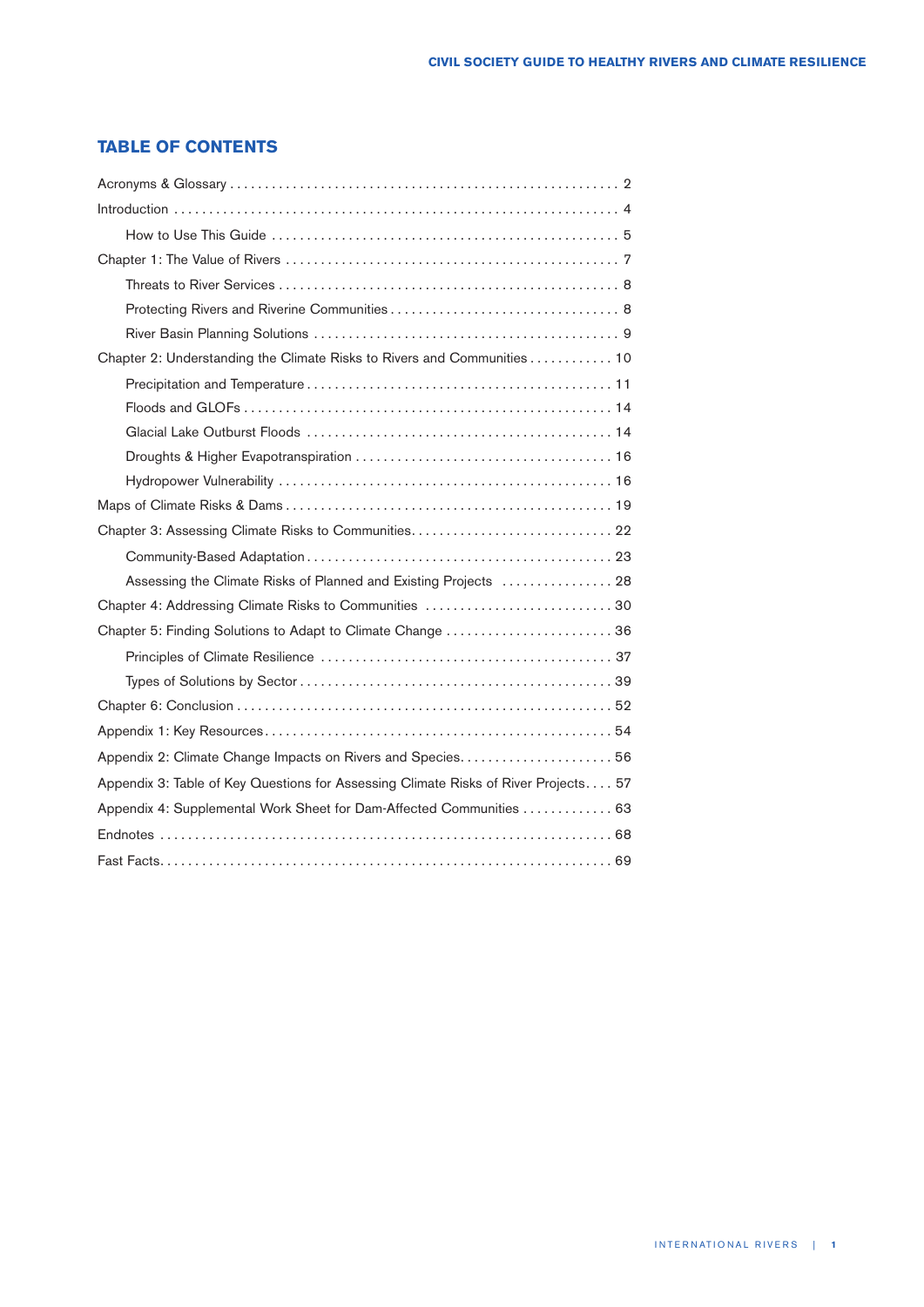

## **ACRONYMS**

| <b>CBA</b>  | Community-Based Adaptation             | <b>NAPA</b>   | National Adaptation Programs of Action    |
|-------------|----------------------------------------|---------------|-------------------------------------------|
| EIA         | <b>Environmental Impact Assessment</b> | <b>NGO</b>    | Non-governmental or Non-profit            |
| <b>GCM</b>  | Global Climate Model, or Global        |               | Organization                              |
|             | <b>Circulation Model</b>               | <b>RCM</b>    | Regional Climate Model                    |
| GHG         | Greenhouse Gases                       | <b>SEA</b>    | <b>Strategic Environmental Assessment</b> |
| <b>GLOF</b> | Glacial Lake Outburst Flood            | <b>SEIA</b>   | Social and Environmental Impact           |
| <b>IPCC</b> | Intergovernmental Panel on Climate     |               | Assessment                                |
|             | Change                                 | <b>UNEP</b>   | United Nations Environment                |
| <b>IRBM</b> | <b>Integrated River Basin</b>          |               | Programme                                 |
|             | Management                             | <b>UNFCCC</b> | United Nations Framework Convention       |
| <b>IWRM</b> | <b>Integrated Water Resource</b>       |               | on Climate Change                         |
|             | Management                             | <b>WCD</b>    | World Commission on Dams                  |
| <b>MW</b>   | Megawatt                               |               |                                           |

## **GLOSSARY**

Climate adaptation: An adjustment in natural or human systems in response to actual or expected climatic impacts, which mitigates harm or seeks out beneficial opportunities. (IPCC)

Climate change: A change in climate that is attributed directly or indirectly to human activity, which alters the composition of the global atmosphere and which is in addition to natural climate variability observed over comparable time periods. (UNFCCC)

Climate mitigation: Actions to limit the magnitude and/ or rate of long-term climate change. It usually involves the reduction in manmade greenhouse gas emissions.

Climate model: A numerical representation of the climate system based on its physical, chemical and biological components, their interactions, and feedback processes. The climate system can be represented by models of varying complexity. (IPCC)

Climate projections: A projection of the response of the climate system to various greenhouse gas emissions and concentrations scenarios, often based upon climate model simulations. Climate projections are different from climate predictions in that they depend on the types of scenarios used and their assumptions on future socioeconomic and technological situations. (IPCC)

Climate resilience: Efforts to strengthen key characteristics of complex systems, people and organizations to enable them to handle both anticipated and unanticipated stresses and shocks from future climate change.

Climate variability: Variations in the average state of the climate on all spatial and temporal scales beyond those of individual weather events. Variability may be due to natural internal processes within the climate system or to variations in natural or human-made external processes. (IPCC)

Community-based adaptation: A process based on a community's priorities, needs, knowledge and capacities, which should empower people to plan for and cope with the impacts of climate change.

Downscaling: A method that derives information for the local or regional scale from larger, globalscale models. Downscaling is used in top-down approaches to assessing climate risks.

Ecosystem services: Benefits that people obtain from ecosystems. These include provisioning services such as food, water, timber and fiber; regulating services that affect climate, floods, disease, wastes and water quality; cultural services that provide recreational, aesthetic, and spiritual benefits; and supporting services such as soil formation and nutrient cycling.

Environmental flows: A system for managing the quantity, timing and quality of water flows below a dam, with the goal of sustaining ecosystems and the human livelihoods that depend on them.

Evapotranspiration: The transport of water into the atmosphere from surfaces, including soil, vegetation and bodies of water.